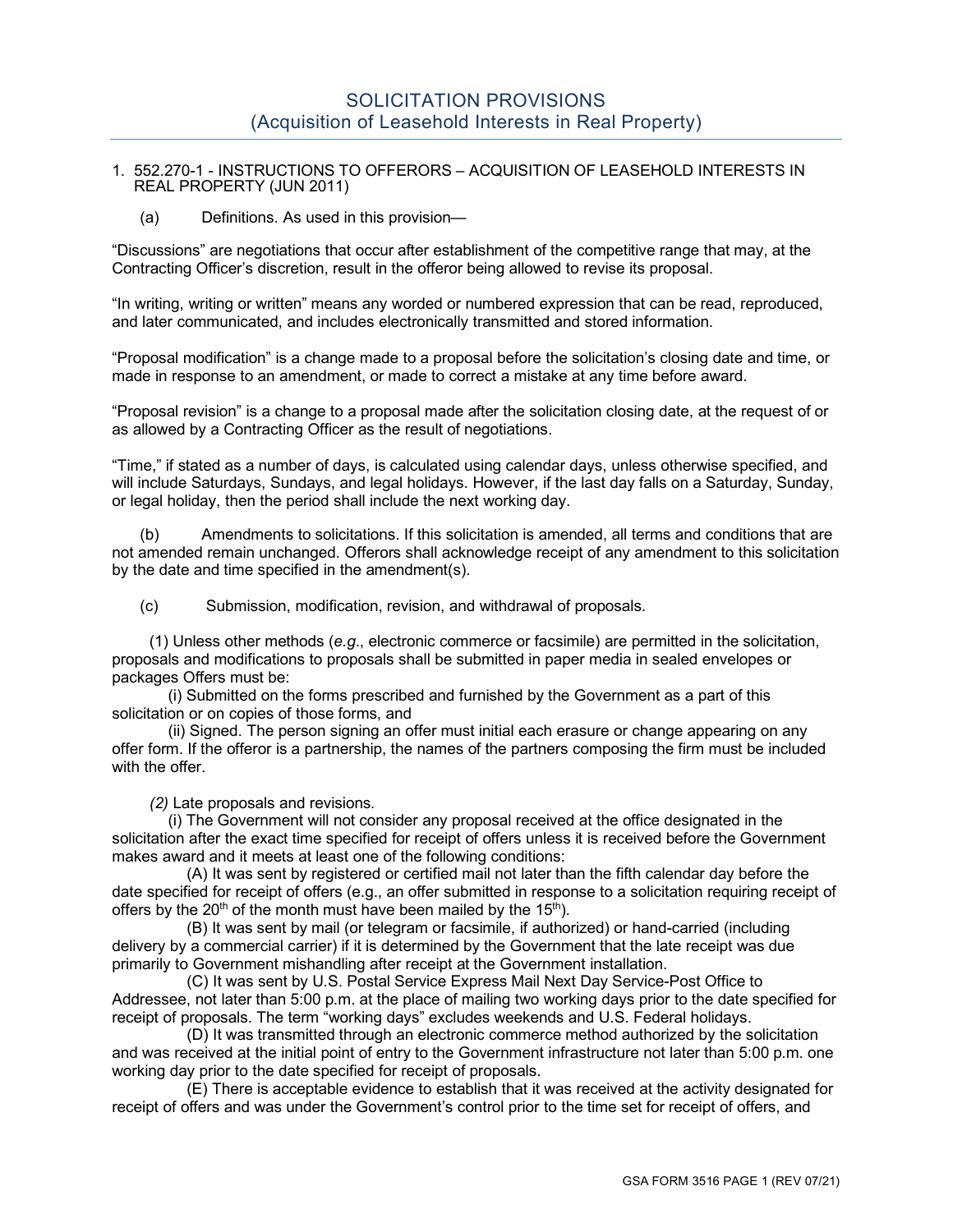that the Contracting Officer determines that accepting the late offer would not unduly delay the procurement.

(F) It is the only proposal received.

(ii) Any modification or revision of a proposal or response to request for information, including any final proposal revision, is subject to the same conditions as in paragraphs  $(c)(2)(i)(A)$  through  $(c)(2)(i)(E)$ of this provision.

(iii) The only acceptable evidence to establish the date of mailing of a late proposal or modification or revision sent either by registered or certified mail is the U.S. or Canadian Postal Service postmark both on the envelope or wrapper and on the original receipt from the U.S. or Canadian Postal Service. Both postmarks must show a legible date or the proposal, response to a request for information, or modification or revision shall be processed as if mailed late. "Postmark" means a printed, stamped, or otherwise placed impression (exclusive of a postage meter machine impression) that is readily identifiable without further action as having been supplied and affixed by employees of the U.S. or Canadian Postal Service on the date of mailing. Therefore, offerors or respondents should request the postal clerk to place a legible hand cancellation bull's eye postmark on both the receipt and the envelope or wrapper.

(iv) Acceptable evidence to establish the time of receipt at the Government installation includes the time/date stamp of that installation on the proposal wrapper, other documentary evidence of receipt maintained by the installation, or oral testimony or statements of Government personnel.

(v) The only acceptable evidence to establish the date of mailing of a late offer, modification or revision, or withdrawal sent by Express Mail Next Day Service-Post Office to Addressee is the date entered by the post office receiving clerk on the "Express Mail Next Day Service-Post Office to Addressee" label and the postmark on both the envelope or wrapper and on the original receipt from the U.S. Postal Service. "Postmark" has the same meaning as defined in paragraph (c)(2)(iii) of this provision, excluding postmarks of the Canadian Postal Service. Therefore, offerors or respondents should request the postal clerk to place a legible hand cancellation bull's eye postmark on both the receipt and the envelope or wrapper.

(vi) Notwithstanding paragraph (c)(2)(i) of this provision, a late modification or revision of an otherwise successful proposal that makes its terms more favorable to the Government will be considered at any time it is received and may be accepted.

(vii) An offeror may withdraw its proposal by written notice or telegram (including mailgram) received at any time before award. If the solicitation authorizes facsimile proposals, an offeror may withdraw its proposal via facsimile received at any time before award, subject to the conditions specified in the provision entitled "Facsimile Proposals." Proposals may be withdrawn in person by an offeror or an authorized representative, if the representative's identity is made known and the representative signs a receipt for the proposal before award.

(viii) If an emergency or unanticipated event interrupts normal Government processes so that proposals cannot be received at the office designated for receipt of proposals by the exact time specified in the solicitation, and urgent Government requirements preclude amendment of the solicitation or other notice of an extension of the closing date, the time specified for receipt of proposals will be deemed to be extended to the same time of day specified in the solicitation on the first work day on which normal Government processes resume. If no time is specified in the solicitation, the time for receipt is 4:30 p.m., local time, for the designated Government office.

(3) Any information given to a prospective offeror concerning this solicitation will be furnished promptly to all other prospective offerors, if that information is necessary in submitting offers or if the lack of it would be prejudicial to any other prospective offeror.

(4) Offerors may submit modifications to their proposals at any time before the solicitation closing date and time, and may submit modifications in response to an amendment, or to correct a mistake at any time before award.

(5) Offerors may submit revised proposals only if requested or allowed by the Contracting Officer.

(6) The Government will construe an offer to be in full and complete compliance with this solicitation unless the offer describes any deviation in the offer.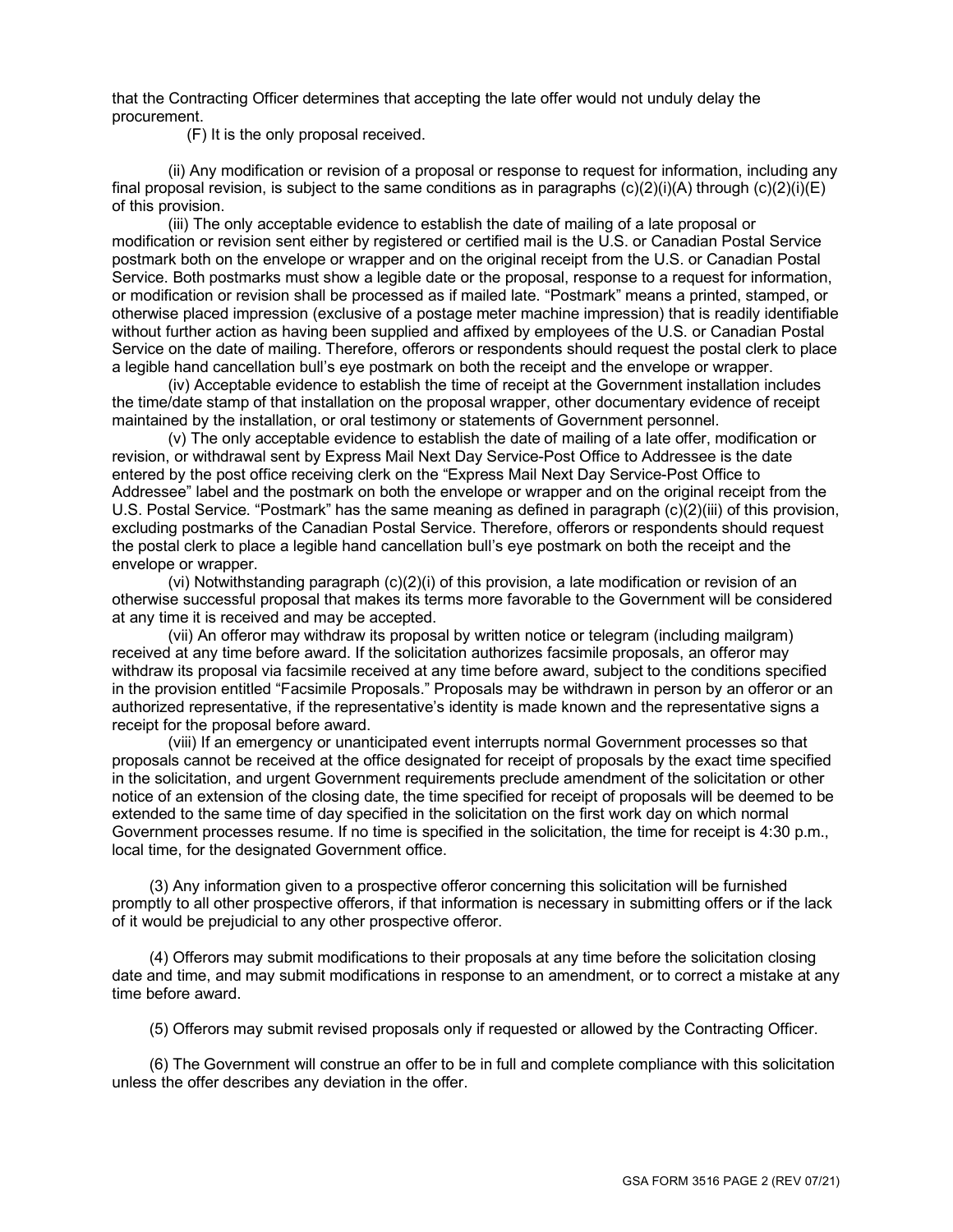(7) Offerors may submit proposals that depart from stated requirements. Such a proposal shall clearly identify why the acceptance of the proposal would be advantageous to the Government. The proposal must clearly identify and explicitly define any deviations from the terms and conditions of the solicitation, as well as the comparative advantage to the Government. The Government reserves the right to amend the solicitation to allow all offerors an opportunity to submit revised proposals based on the revised requirements.

(d) Restriction on disclosure and use of data. An offeror that includes in its proposal data that it does not want disclosed to the public for any purpose, or used by the Government except for evaluation purposes, must meet both of the following conditions:

(1) Mark the title page with the following legend:

This proposal includes data that shall not be disclosed outside the Government and shall not be duplicated, used, or disclosed—in whole or in part—for any purpose other than to evaluate this proposal. If, however, a lease is awarded to this offeror as a result of—or in connection with—the submission of this data, the Government shall have the right to duplicate, use, or disclose the data to the extent provided in the resulting contract. This restriction does not limit the Government's right to use information contained in this data if it is obtained from another source without restriction. The data subject to this restriction are contained in sheets *[insert numbers or other identification of sheets]*.

(2) Mark each sheet of data it wishes to restrict with the following legend:

Use or disclosure of data contained on this sheet is subject to the restriction on the title page of this proposal.

(e) Lease award*.*

(1) The Government intends to award a lease resulting from this solicitation to the responsible offeror whose proposal represents the best value after evaluation in accordance with the factors and subfactors in the solicitation.

(2) The Government may reject any or all proposals if such action is in the Government's interest.

(3) The Government may waive informalities and minor irregularities in proposals received.

(4) The Government intends to evaluate proposals and award a lease after conducting discussions with offerors whose proposals have been determined to be within the competitive range. If the Contracting Officer determines that the number of proposals that would otherwise be in the competitive range exceeds the number at which an efficient competition can be conducted, the Contracting Officer may limit the number of proposals in the competitive range to the greatest number that will permit an efficient competition among the most highly rated proposals. Therefore, the offeror's initial proposal should contain the offeror's best terms from a price and technical standpoint.

(5) Exchanges with offerors after receipt of a proposal do not constitute a rejection or counteroffer by the Government.

(6) The Government may determine that a proposal is unacceptable if the prices proposed are materially unbalanced between line items or subline items. Unbalanced pricing exists when, despite an acceptable total evaluated price, the price of one or more contract line items is significantly overstated or understated as indicated by the application of cost or price analysis techniques. A proposal may be rejected if the Contracting Officer determines that the lack of balance poses an unacceptable risk to the Government.

(7) ) The execution and delivery of the Lease contract by the Government establishes a valid award and contract.

(8) The Government may disclose the following information in postaward debriefings to other offerors: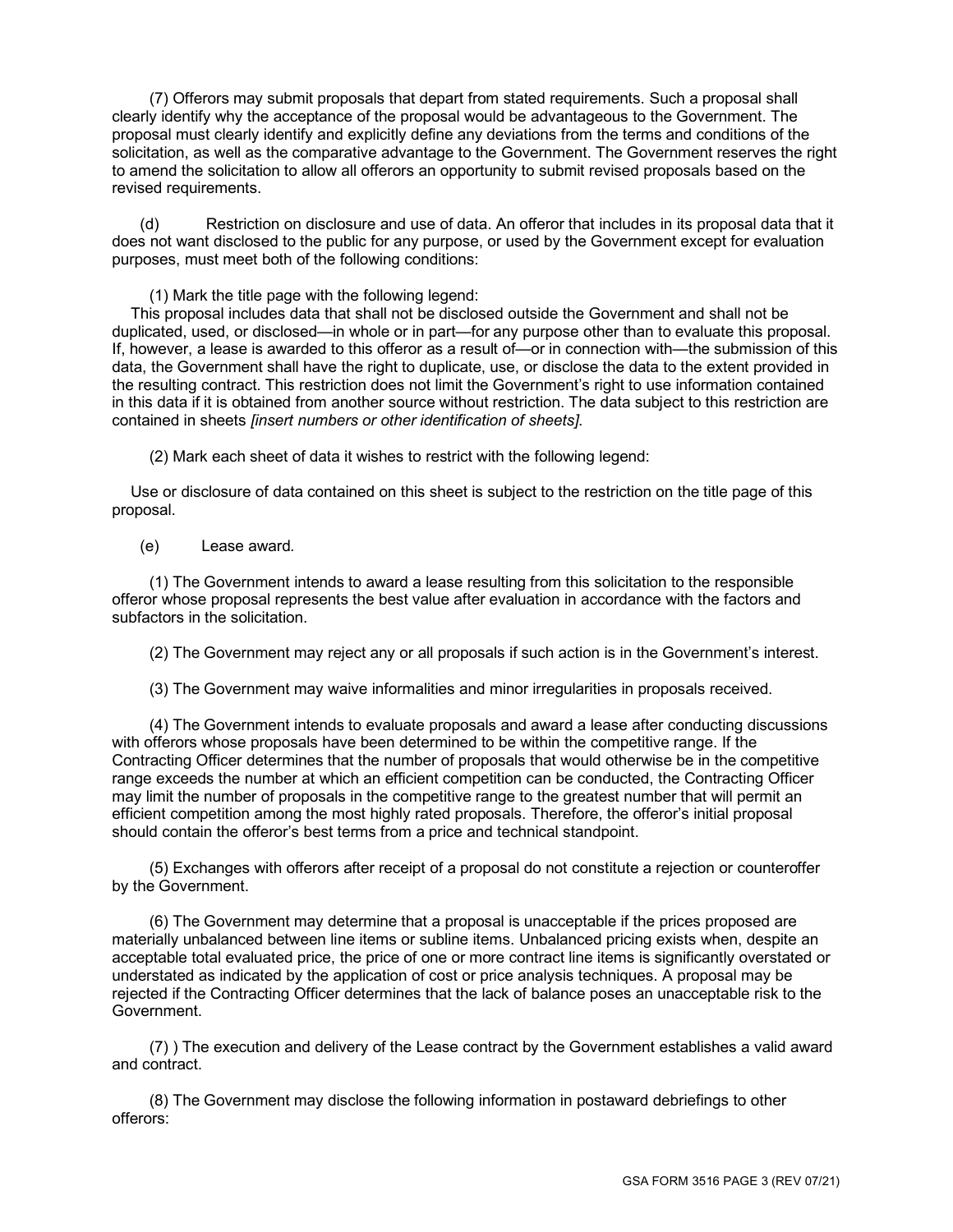(i) The overall evaluated cost or price and technical rating of the successful offeror;

(ii) The overall ranking of all offerors, when any ranking was developed by the agency during source selection; and

(iii) A summary of the rationale for award.

(f) Paperwork collection*.* The information collection requirements contained in this solicitation/contract are either required by regulation or approved by the Office of Management and Budget pursuant to the Paperwork Reduction Act and assigned OMB Control No. 3090-0163.

# 2. 52.222-24 - PREAWARD ON-SITE EQUAL OPPORTUNITY COMPLIANCE EVALUATION (FEB 1999)

If a contract in the amount of \$10 million or more will result from this solicitation, the prospective Contractor and its known first-tier subcontractors with anticipated subcontracts of \$10 million or more shall be subject to a preaward compliance evaluation by the Office of Federal Contract Compliance Programs (OFCCP), unless, within the preceding 24 months, OFCCP has conducted an evaluation and found the prospective Contractor and subcontractors to be in compliance with Executive Order 11246.

### 3. PARTIES TO EXECUTE LEASE (APR 2015)

(a) If the Lessor is an individual, that individual shall sign the lease. A lease with an individual doing business as a firm shall be signed by that individual, and the signature shall be followed by the individual's typed, stamped, or printed name and the words, "an individual doing business as [insert name of firm]."

(b) If the Lessor is a partnership, the lease must be signed in the partnership name, followed by the name of the legally authorized partner signing the same, and a copy of either the partnership agreement or current Certificate of Limited Partnership shall accompany the lease.

(c) If the Lessor is a corporation, the lease must be signed in the corporate name, followed by the signature and title of the officer or other person signing the lease on its behalf, duly attested, and, if requested by the Government, evidence of this authority to so act shall be furnished.

d) If the Lessor is a joint venture, the lease must be signed by each participant in the joint venture in the manner prescribed in paragraphs (a) through (c) of this provision for each type of participant. When a corporation is participating in the joint venture, the corporation shall provide evidence that the corporation is authorized to participate in the joint venture.

(e) If the lease is executed by an attorney, agent, or trustee on behalf of the Lessor, an authenticated copy of the power of attorney, or other evidence to act on behalf of the Lessor, must accompany the lease.

#### 4. 52.233-2 - SERVICE OF PROTEST (SEP 2006) (VARIATION)

(Applies to leases over the Simplified Lease Acquisition Threshold.)

- (a) Protests, as defined in section 33.101 of the Federal Acquisition Regulation, that are filed directly with an agency, and copies of any protests that are filed with the Government Accountability Office (GAO), shall be served on the Contracting Officer by obtaining written and dated acknowledgment of receipt from the Contracting Officer at the address shown elsewhere in this solicitation.
- (b) The copy of any protest shall be received in the office designated above within one day of filing a protest with the GAO.
- 5. 52.215-5 FACSIMILE PROPOSALS (OCT 1997)
	- (a) Definition. "Facsimile proposal," as used in this provision, means a proposal, revision or modification of a proposal, or withdrawal of a proposal that is transmitted to and received by the Government via facsimile machine.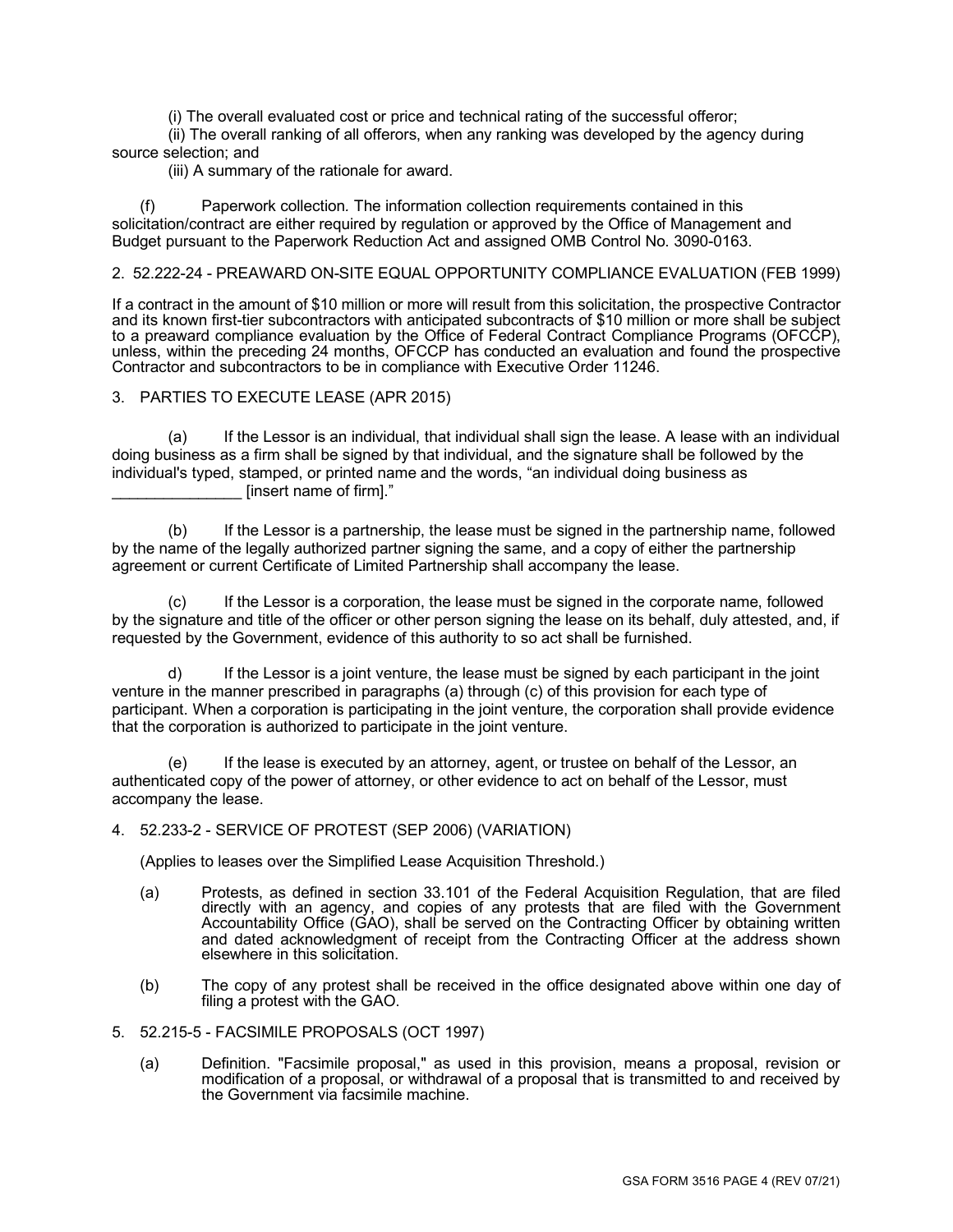- (b) Offerors may submit facsimile proposals as responses to this solicitation. Facsimile proposals are subject to the same rules as paper proposals.
- (c) The telephone number of receiving facsimile equipment is: [insert telephone number].
- (d) If any portion of a facsimile proposal received by the Contracting Officer is unreadable to the degree that conformance to the essential requirements of the solicitation cannot be ascertained from the document--
	- (1) The Contracting Officer immediately shall notify the offeror and permit the offeror to resubmit the proposal;
	- (2) The method and time for resubmission shall be prescribed by the Contracting Officer after consultation with the offeror; and
	- (3) The resubmission shall be considered as if it were received at the date and time of the original unreadable submission for the purpose of determining timeliness, provided the offeror complies with the time and format requirements for resubmission prescribed by the Contracting Officer.
- (e) The Government reserves the right to make award solely on the facsimile proposal. However, if requested to do so by the Contracting Officer, the apparently successful offeror promptly shall submit the complete original signed proposal.

#### 6. FLOOD PLAINS (JUN 2012)

A Lease will not be awarded for any offered Property located within a 100-year floodplain unless the Government has determined that there is no practicable alternative. An Offeror may offer less than its entire site in order to exclude a portion of the site that falls within a floodplain, so long as the portion offered meets all the requirements of this RLP. If an Offeror intends that the offered Property that will become the Premises for purposes of this Lease will be something other than the entire site as recorded in tax or other property records the Offeror shall clearly demarcate the offered Property on its site plan/map submissions and shall propose an adjustment to property taxes on an appropriate pro rata basis. For such an offer, the LCO may, in his or her sole discretion, determine that the offered Property does not adequately avoid development in a 100-year floodplain.

# 7. 552.270-35 SYSTEM FOR AWARD MANAGEMENT – LEASING (JUL 2021)

(a) Definitions. As used in this provision—

"Electronic Funds Transfer (EFT) indicator means a four-character suffix to the unique entity identifier. The suffix is assigned at the discretion of the commercial, nonprofit, or Government entity to establish additional System for Award Management records for identifying alternative EFT accounts (see subpart [32.11\)](https://www.acquisition.gov/content/part-32-contract-financing#i1080713) for the same entity.

"Registered in the System for Award Management (SAM)" means that–

(1) The Offeror has entered all mandatory information, including the unique entity identifier and the EFT indicator, if applicable, the Commercial and Government Entity (CAGE) code, as well as data required by the Federal Funding Accountability and Transparency Act of 2006 (see <u>subpart 4.14</u>) into SAM

(2) The offeror has completed the Core, Assertions, and Representations and Certifications, and Points of Contact sections of the registration in SAM;

(3) The Government has validated all mandatory data fields, to include validation of the Taxpayer Identification Number (TIN) with the Internal Revenue Service (IRS). The offeror will be required to provide consent for TIN validation to the Government as a part of the SAM registration process; and

(4) The Government has marked the record "Active".

"Unique entity identifier" means a number or other identifier used to identify a specific commercial, nonprofit, or Government entity. See [www.sam.gov](http://www.sam.gov/) for the designated entity for establishing unique entity identifiers.

(b)

(1) An Offeror is required to be registered in SAM prior to award, and shall continue to be registered during performance, and through final payment of any contract, basic agreement, basic ordering agreement, or blanket purchasing agreement resulting from this solicitation.

(2) The Offeror shall enter, in the block with its name and address on the cover page of its offer, the annotation "Unique Entity Identifier" followed by the unique entity identifier that identifies the Offeror's name and address exactly as stated in the offer. The Offeror also shall enter its EFT indicator, if